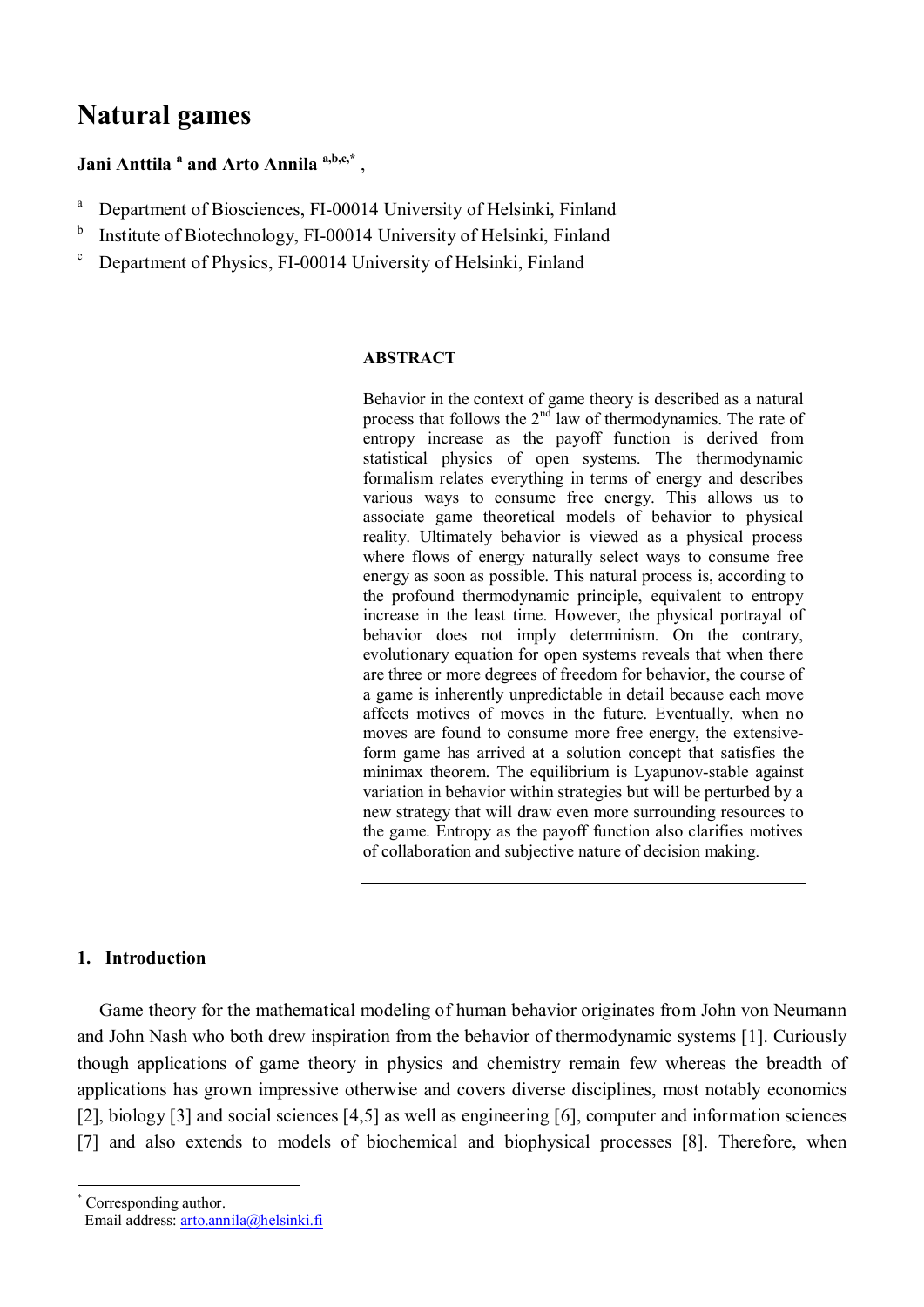considering the broad scope of game theory, could it be, just as the pioneers envisioned, that there is after all a profound connection between behavior and physical processes via a universal natural law that underlies the model of behavior in the many forms of games?

The common basic structure of all games implies on one hand that there is some universal principle underlying behavior of systems. On the other hand, game theory contains a considerable dispersion of variants, each tailored to model outcomes of specific strategic situations. In particular there is no consensus about a universal payoff function, denoted  $\pi_i(s)$  for a strategy profile  $s = (s_1, \ldots, s_i)$ , whose maximization, i.e., payoff  $\pi_i(s^*)$  for the optimal strategy  $s^*$ , would cover all incentives of player *i* in competition with other players *-i*. The difficulty in formulating a universal theory of games that would enclose diverse disciplines seems to relate to what exactly the behavior aims to maximize. In fact, when considering the variety of circumstances that are confronted during various decision making processes, it may appear inconceivable that there could possibly be a universal payoff function.

In economics the payoffs are customarily summed up simply as money or, when all other desirables are included, the payoff is referred to as 'utility'  $u_i(s)$  or expected utility  $E_i(s)$ . On the other hand, utility is an elusive concept, which makes it difficult to assign realistic numerical payoff values. Thus, it seems problematic to find an accurate and quantitative formulation for all motive forces that underlie behavior. Moreover, in the light of any chosen payoff, an individual (referred to as a player) appears at times to act irrationally, e.g., seems to settle for suboptimal personal payoff depending on other players' actions, even when considered from the perspective of optimizing over multiple sequential games. Also, players may seem to act inconsistently with respect to their past actions, sometimes almost 'for the sake of it'. Various ways to explain these perplexing findings with bounded rationality [9] have been pursued. While a consensus is still lacking, the discussion may benefit from the ideas offered herein.

In biology, too, the choice of payoff is crucial to modeling behavior realistically. The payoff may be equated with fitness but similarly to utility there is no generally accepted way of quantifying fitness [10]. Depending on the situation, either reproduction rates or steady-state population densities could be used, but these may lead to different outcomes [8]. Nevertheless, in the context of behavioral ecology, an important breakthrough was made when natural selection alone as the profound principle, was found to prevent alternative strategies from invading a population that is practicing an evolutionarily stable strategy [11].

In this paper we will re-inspect the theory of games from the physical perspective using the second law of thermodynamics. The intention here is not to present a new model or to improve on game theoretical models. Instead, the aim is to map game theoretical concepts into their physical counterparts and to elucidate that game theory is successful in modeling the behavior of various kinds of systems because the behavior itself is a physical process that is governed by a universal principle. This task, despite paralleling the original ideas of von Neumann and Nash, is motivated by the recent derivation of the principle of increasing entropy as an equation of motion from the statistical physics of open systems [12]. The revised statistical theory is not limited to closed systems but describes various natural processes, both inanimate and animate, including behavior of biological, economic and cultural systems  $[13,14,15,16,17,18,19,20,21,22]$ . According to the  $2<sup>nd</sup>$  law all these systems at various levels of nature's hierarchy consume free energy as quickly as possible. This observation leads to the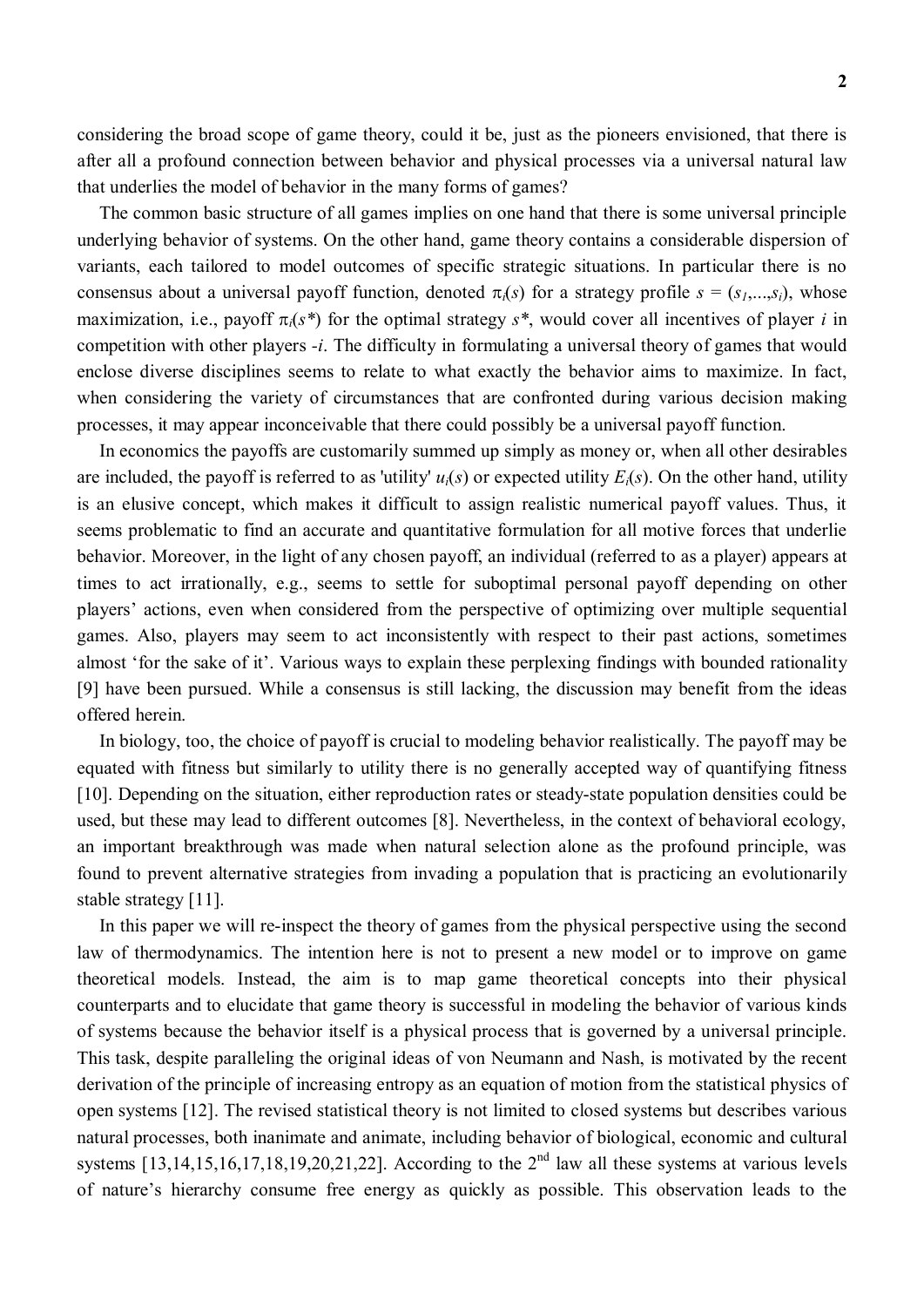proposition that the behavior of many systems, including decision-making processes, could be described as a natural process so that entropy is the universal payoff function.

#### **2. The Progress of a Game as a Natural Process**

The theory of games, as it was formulated by von Neumann, is based on thermodynamics which, in turn, follows from statistical mechanics. When depicting behavior as a physical process directed by various incentives, it was not strange for von Neumann, as a physicist, to compare all exchangeable entities, i.e., assets, in terms of energy and to relate any asset to the average energy density per entity  $k_B T$  in the thermodynamic system. It was only when applying the thermodynamic formula to complex practical systems that von Neumann, in collaboration with economist Oskar Morgenstern abandoned the principle idea to map one-to-one a physical system to an economical system [1]. When announcing that money will serve as the payoff, von Neumann and Morgenstern were deeply aware of the limitations caused by the adopted approximation but could not do better.

Likewise, when Nash formulated the equilibrium concept that carries his name, he adopted the notion of chemical equilibrium from Gibbs [23]. However, Nash did not aim to make a one-to-one mapping of mathematical variables to energy densities of chemical compounds but recognized the resemblance. Nonetheless it is common, especially in economics [24], to see an analogy between the progress of a chemical reaction toward the thermodynamic equilibrium and the progress of a game toward a Nash equilibrium. The similarities between mathematical models and physical realizations may be even more apparent in evolutionary game theory where mixed strategies  $s_i$  are commonly interpreted as portions of a population expressing a specific behavior. According to this interpretation, suggested by Nash [25], population densities keep changing, just like reactant concentrations, until a stable point is reached. The steady state of an ecosystem depends on surrounding conditions, just as the chemical equilibrium is a function of temperature according to Le Chatelier's principle [26]. The stability of a solution condition may also be lost when a new strategy emerges, corresponding to an addition of a new agent, such as a catalyst, into a chemical reaction mixture. Likewise, the stationary point may shift when a new species is introduced in an ecosystem. The new species with its characteristic behavior may use resources that were unreachable to its predecessors. At these critical events [27], known also bifurcations [28], the old, inferior strategies give way to new, superior strategies as the system evolves further.

Since von Neumann and Nash, studies in human behavior in various controlled circumstances, referred to as games, have given rise to stricter and broader solution concepts to classify equilibria as well as to different kinds of games to model various situations. For example, in the basic zero-sum game the players exchange assets among each other whereas in a non-zero-sum game they also compete for external resources. In terms of physics the former variant of the general theme corresponds to a closed and fixed energy ensemble that behaves as a Hamiltonian system [29] whereas the latter corresponds to an open system that acquires energy from its surroundings. A game is called non-generic if a small change to one of the payoffs may remove or add a Nash equilibrium. This means in terms of physics that such a system is not sufficiently statistical. For example a corresponding extensive-form game will progress further when a player with a new strategy gains access to additional assets from the exterior and therefore extending the boundaries of the game. This will increase the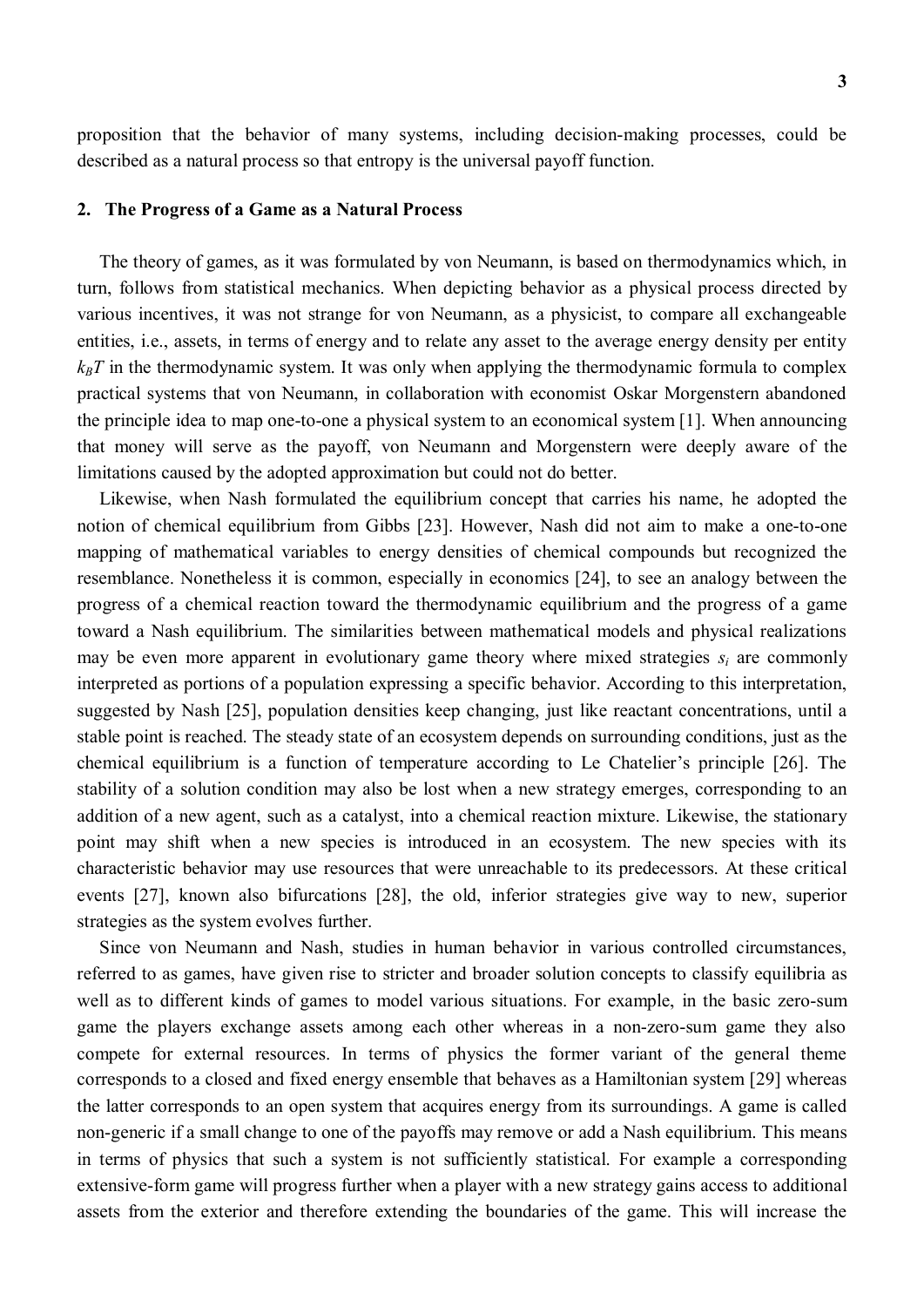**4**

payoff. In the same way a non-Hamiltonian thermodynamic system will evolve further when a new reaction component or mechanism gains access to additional free energy. This path-dependent process will increase entropy which, according to the basic maxim of chemical thermodynamics is equivalent to the decrease in free energy.

In the quest for a universal theory of games it is of interest that evolutionary game theory demonstrates scale-independents forms of games [30]. It is successful in explaining various ecological scenarios where populations compete with each other in the same way as individuals. Moreover, evolutionarily stable strategies of population games and the Nash equilibria of decision-making games usually coincide. These examples of scale-free games imply that sentient, population and inanimate processes are basically alike and operate under a common imperative, only at different scales. Yet there has been much debate about what exactly the players, may they be molecules, cells, individuals or populations, aim at maximizing. It seems that a common universal payoff function is required to unite the diverse models and to place the theory of games on a profound principle. Here this possibility is examined using statistical physics of open systems.

#### **3. Thermodynamic Formulation of Behavior**

The theory of games as it was formulated by von Neumann and expanded by Nash is founded on Boltzmann's astounding idea that nature is in motion toward increasingly more probable states. Boltzmann adopted the probability concept from Descartes, Fermat, Pascal and others who had computed combinatorial possibilities in the context of gambling but Boltzmann could have also resorted to the posthumous paper [31] by the Reverend Bayes who had considered circumstantial possibilities in the context of collecting information [32]. It turns out that new insight to behavior and the payoff function can be obtained from a re-examination of the probability concept that Boltzmann placed as the cornerstone of his statistical mechanics.

Boltzmann enumerated, just like counting pips on dice, the isoenergetic configurations that are commonly referred to as microstates. This invariant probability notion, here referred to as Cartesian, is constant in energy and thereby it corresponds to stationary systems. Hence the statistical theory, by founding solely upon this, is limited to changes in configurations of conserved systems. In contrast, the Bayesian probability *P* can be seen to vary due to changes in energetic conditions, and thereby it relates to evolutionary systems. Hence the statistical theory, based on the conditional probability notion, describes state changes of non-conserved systems. The equation of motion for an evolving system expresses the principle of increasing entropy

$$
d_t S = k_B d_t \ln P = -\sum_{j,k} d_t N_j A_{jk} / T = k_B L \ge 0.
$$
 (1)

In the context of game theory the rate of entropy increase  $d_i S$  is the payoff function that values the outcomes of various *jk*-transactions where *k*-assets of players are transformed to *j*-assets of other players (and vice versa). For example, a player uses money in his possession to buy goods from another. The actions bring about changes  $d_tN_i$  in the *j*-assets of the player concurrently with changes  $d_tN_k$  in the *k*-assets of the other player. In fact not only money and goods are rated by energy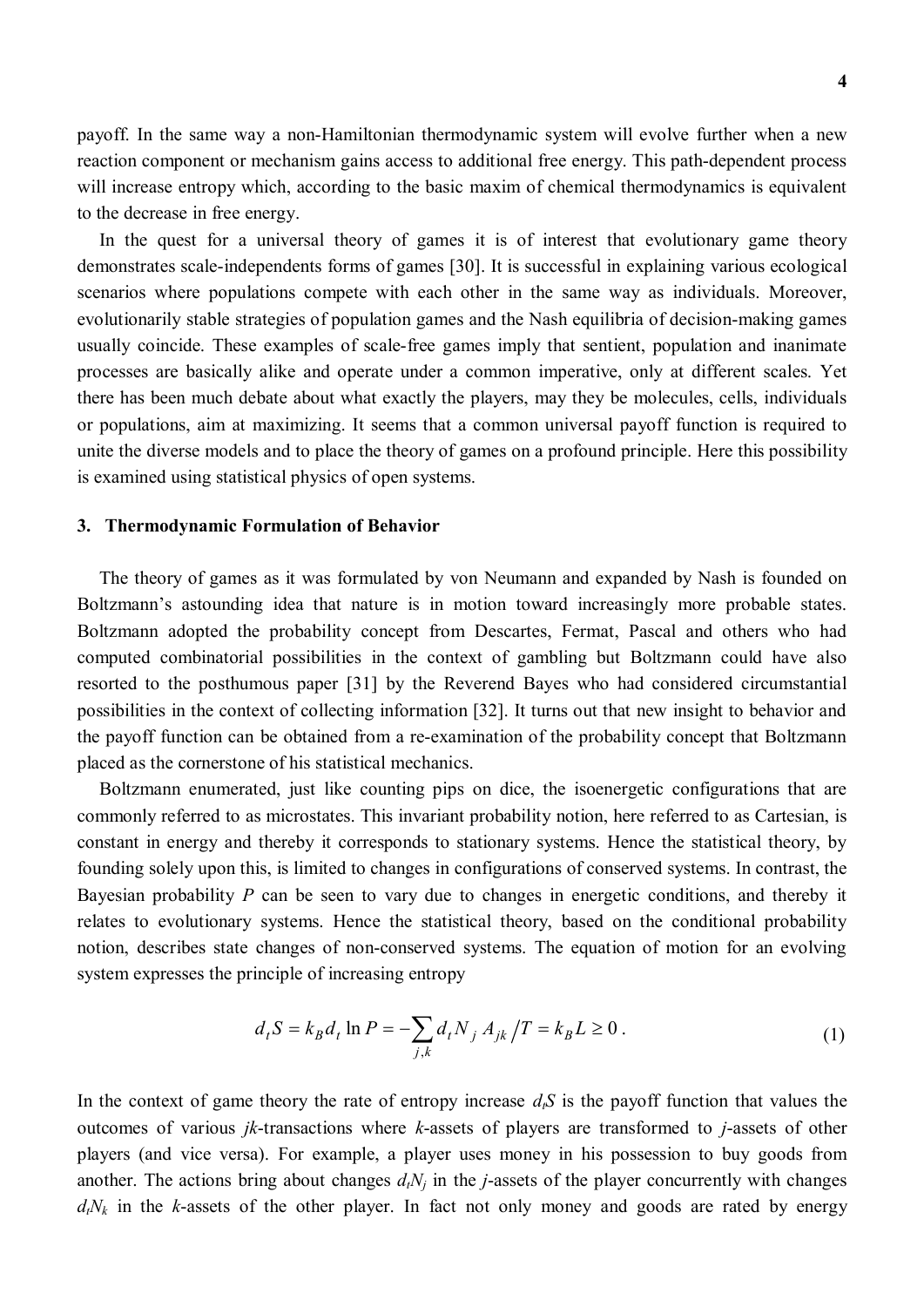differentials but literally everything is valued in terms of energy differentials. Therefore the holistic formalism is able to describe the behavior of complex systems just as of simple systems. The quest to consume free energy in least time is ubiquitous and independent of mechanisms. The overall sequence of transactions, referred to as the course of a game, advances move-by-move when the free energy *Ajk*  $= \Delta \mu_{jk} - i \Delta Q_{jk}$  is consumed. The term  $\Delta \mu_{jk} = \mu_j - \Sigma \mu_k$  contains the scalar potential differences in the assets where  $\mu_i = k_B T \ln[N_i \exp(G_i / k_B T)]$  is a function of the number  $N_i$  and value  $G_i$  of the *j*-asset. When the driving force contains only the potential differences, the system is closed to net flows of energy from its surroundings. In the corresponding zero-sum game the transactions between players bring about merely an exchange of assets but the total status over all players remains invariant. The invariant nature of zero-sum games is stated by the minimax theorem [33]. The term  $i\Delta Q_{ik}$  in Eq. 1 is the energy influx from the surroundings to an open, extensive-form game. This term imposed by the surroundings distinguishes the statistical physics of open systems from the conventional formalism used by Boltzmann and others ever since. The influx, which is often equated with income, is incorporated in the assets by the players' actions. Conversely, a player may lose his assets to the others as well as to the surroundings by misfortunate moves.

A move by a player will cause a change in assets. The rate of change is proportional to the driving force  $A_{jk}$  by the coefficient  $\sigma_{jk}$  [13]

$$
d_t N_j = -\sum_k \sigma_{jk} A_{jk} / k_B T \tag{2}
$$

When  $A_{ik}$  < 0, the *jk*-transaction will increase  $d_iN_j$  > 0, and vice versa. The particular functional form in Eq. 2 ensures that conservation of energy is satisfied in every move [12]. When Eq. 2 is inserted in Eq. 1, entropy is found to increase almost everywhere  $d_i S \ge 0$  because each square  $A_{jk}^2 \ge 0$ . This is the principle of increasing entropy.

The proportionality coefficient  $\sigma_{ik}$  represents a particular mechanism that channels the *jk*transaction. For example, a more effective means of trading brings about faster changes in the assets. The rate is not immaterial because the driving force  $(A_{ik})$  is, in turn, a function of assets  $(\mu_i)$ . In other words, behavior and the motives of behavior are inseparable from each other. Indeed, it is witnessed that when stakes are raised, behavior will change. For example, in the well known ultimatum game the probability of rejecting a share, whether fair or unfair, decreases with the increase of the absolute amount offered [34]. However, in classical game theory the amount of assets in players' possession is customarily ignored.

According to the physical portrayal of games more effective mechanisms are favored by the transactions themselves as they allow for a faster maximization of entropy. The quest to increase entropy in the least time is also known by the maximum entropy production principle [35]. According to the adopted self-similar thermodynamic formalism a game itself is also a mechanism that may evolve further to facilitate the overall consumption of free energy. In other words there are games being played within games, in accordance with hierarchical system theory [36]. For example, the behavior of a citizen amongst others can be regarded as a game that ultimately also contributes to international relations that, in turn, can be regarded as a game among nations. In the quest for the maximal dispersal of energy the systems will form a coalition, i.e., a larger system where it is more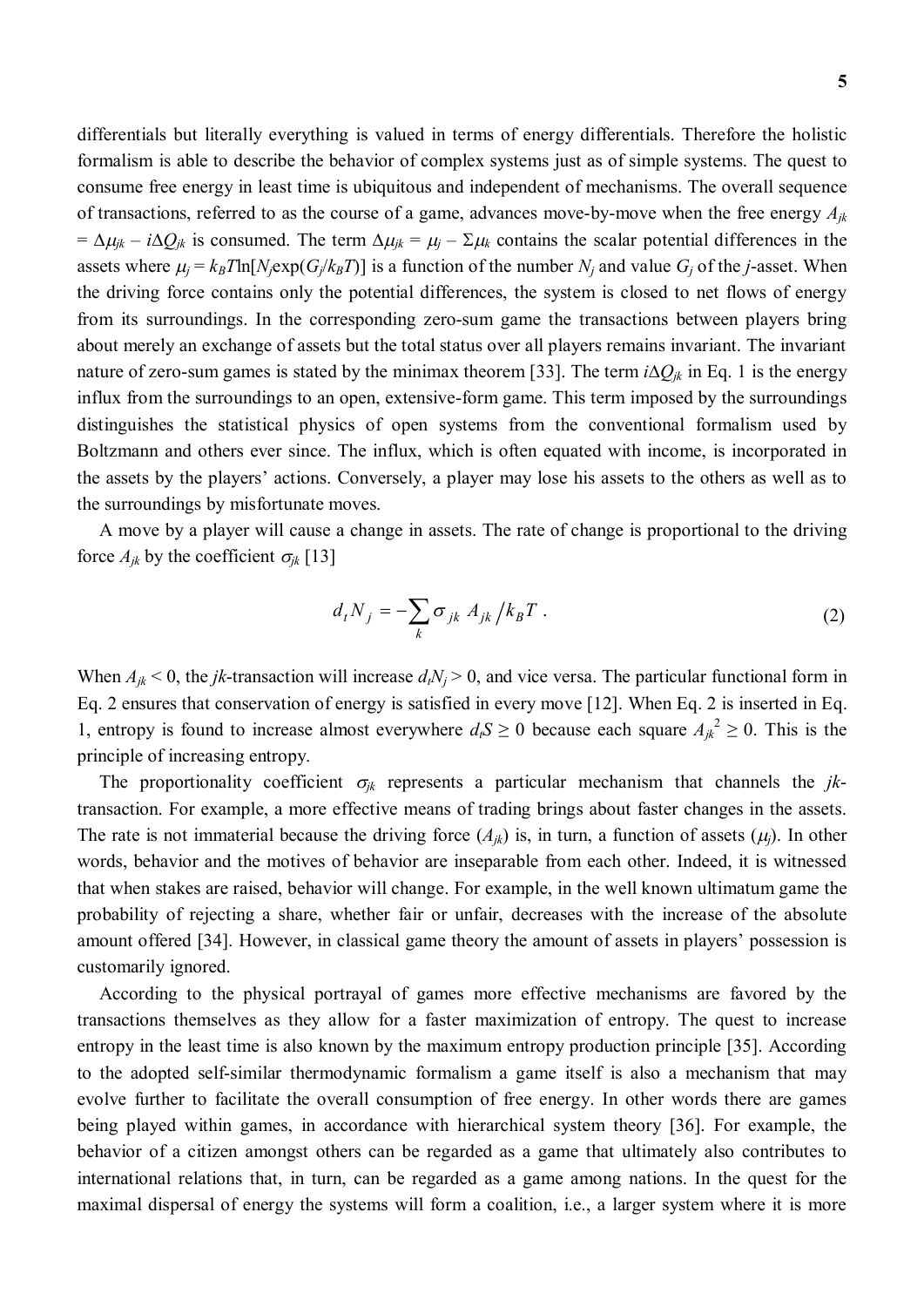effective in acquiring and consuming free energy and distributing the acquired flows among its constituent systems [37].

Moreover, the functional form of  $d_tS$  in Eq. 1 implies that the particular possessions of a player affect not only their decisions but those of others as well. The product form of Eq. 1 states that actions  $(d<sub>t</sub>N)$  are inseparable from possessions  $(A<sub>ik</sub>)$ . This interdependency is the source of unpredictability when an open, extensive-form game is played by three or more parties [38]. The courses of nondeterministic games vary and they do not necessarily end up with the same outcome because a move at any stage depends on past moves and conversely restricts the future choice of moves (Fig. 1). At the branching points, to be precise, the derivate  $d_i S$  (Eq. 1) is inexact. In terms of physics the game is a non-Hamiltonian system with three or more degrees of freedom where the driving forces and energy flows are inseparable [12,39]. This thermodynamic interdependency between flows of energy and the free energy that drives all other flows underlies the interdependency between the strategy *si* and its complement, *s<sub>-i</sub>*, the strategies played by all other players. In other words, the thermodynamic theory gives the reason why the decision made by a player is dependent on the decisions of other players, which, in turn, are dependent on the first player's decision. In fact repeatedly changing conditions may drive repeated changes of strategies. For example, it has been shown that in a well studied game, the iterated continuous prisoner's dilemma, no strategy is evolutionarily stable [40]. Moreover, the intractability of extensive-form games is understood as an inherent characteristic of open systems. Owing to the net influx or efflux of energy to or from the system, there is no norm and hence no unitary transformation either to obtain a solution or to predict the trajectory toward the solution concept. Even a minor move will perturb the energy content of the system and hence affect the future course. This is characteristic of chaotic games [41]. The sequence of moves, i.e., kinetics is, instead of using Eq. 2, often modeled by the deterministic law of mass action [42], but then thermodynamics and kinetics become incompatible with each other [12]. Alternatively, a sequence of moves is modeled as a Markov chain [43]. However, even when present probabilities depend on the past, the probabilities are not understood as physical.

At any given time the game, described as a natural process, can be assigned with the additive logarithmic status measure known as entropy [12]

$$
S = k_B \ln P = k_B \ln \prod_j P_j \approx k_B \sum_j N_j \left( 1 - \sum_k A_{jk} / k_B T \right)
$$
 (3)

over the product of probabilities  $P_i$ . Entropy will increase toward the steady state value  $S_{max}$  where all free energy terms  $A_{jk} = 0$ . In this case no strategy, i.e., no choice of *jk*-moves can be found by any player to improve the distribution of assets  $N_i$  among the players or to acquire more assets from the surroundings. Customarily, the optimal behavior is referred to as the evolutionary stable strategy (ESS). The free energy minimum state can be proven stable against perturbations  $\delta N_i$  using Eqs. 1 and 3 in the Lyapunov criteria  $S(\delta N_i)$  < 0 and  $d_i S(\delta N_i)/dt > 0$  [44,45]. In other words, there is no action that could improve the status and no strategy that any player could play that would return a higher payoff, given all the strategies played by the other players.

The steady-state partition of assets is given by the condition  $d_tS = 0$  which yields from Eq. 1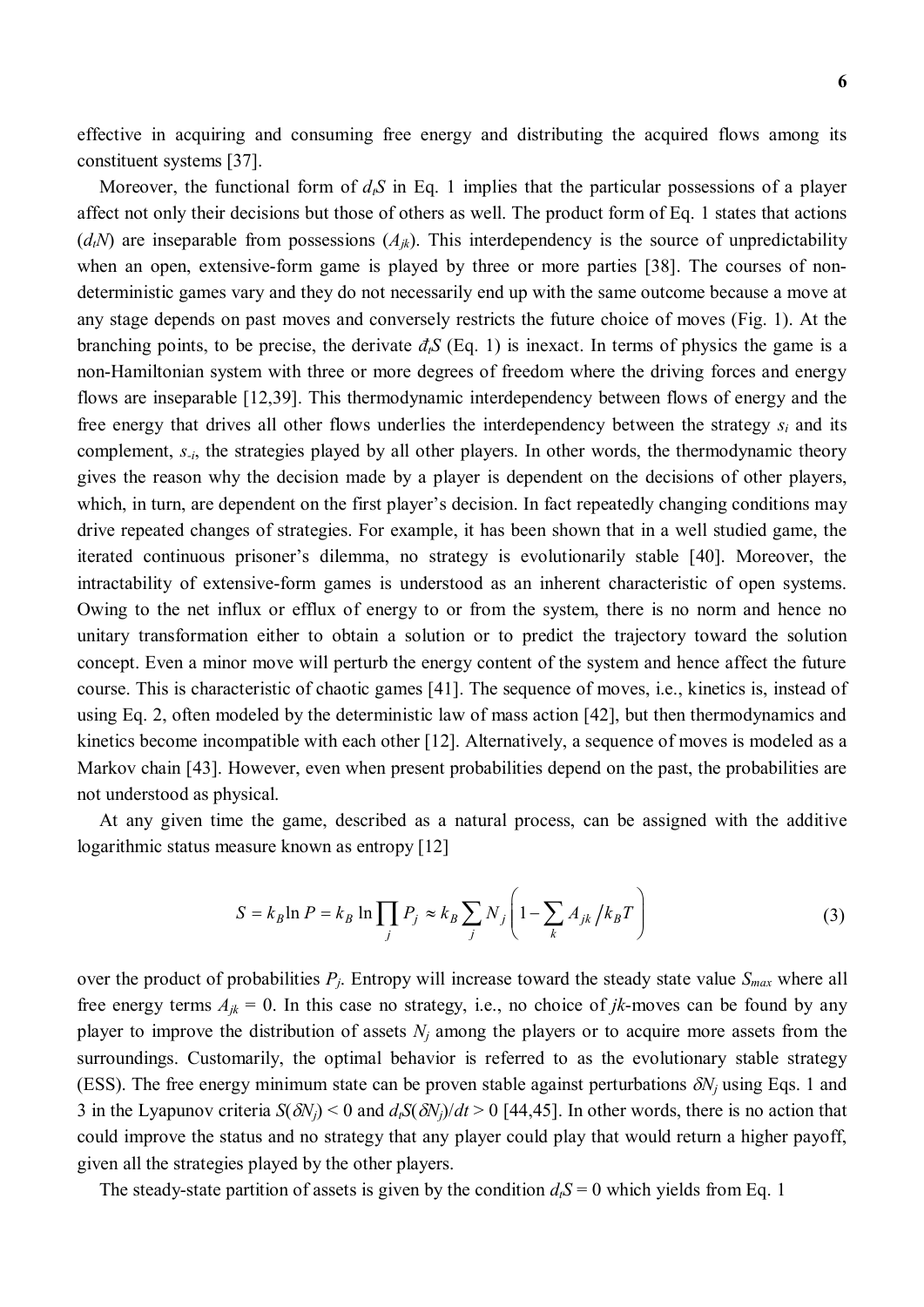$$
N_j = \prod_k N_k e^{-\left(\Delta G_{jk} - i\Delta Q_{jk}\right)/k_B T}
$$
\n(4)

This is the condition of reaction equilibrium [26]. The dispersal of assets at the free energy minimum is a skewed, nearly log-normal distribution [14]. Indeed, studies of behavior in many-players games reveal that the strategies of individuals will evolve and the game will end up in a stationary state where only few have gathered large assets while most players must have settled for moderate possessions and relatively few have only little. Both the maximum and the amount of skew for a specific situation depend on the overall energy content of the system (Fig. 1). This is familiar from the distributions of ecosystems [46] and economic systems [47] and from partitions of elementary chemical and physical systems [48].



**Figure 1.** Extensive-form game branching on the left side is depicted on the right side as a natural process that brings about changes in diverse assets, indicated by the solids, that correspond to populations  $N_i$  on energy levels  $G_i$ . As denoted, move by move, by arrows in the sequence of state changes  $(A - D)$  the payoff function as entropy increases until a solution concept corresponding to a stationary state of free energy minimum has been attained. This maximum entropy partition as a thermodynamic steady state is an evolutionary stable solution concept where the net dissipation (wavy arrows) vanishes. No move is able to bring more assets, i.e., energy to the process that settles to the evolutionary stable state.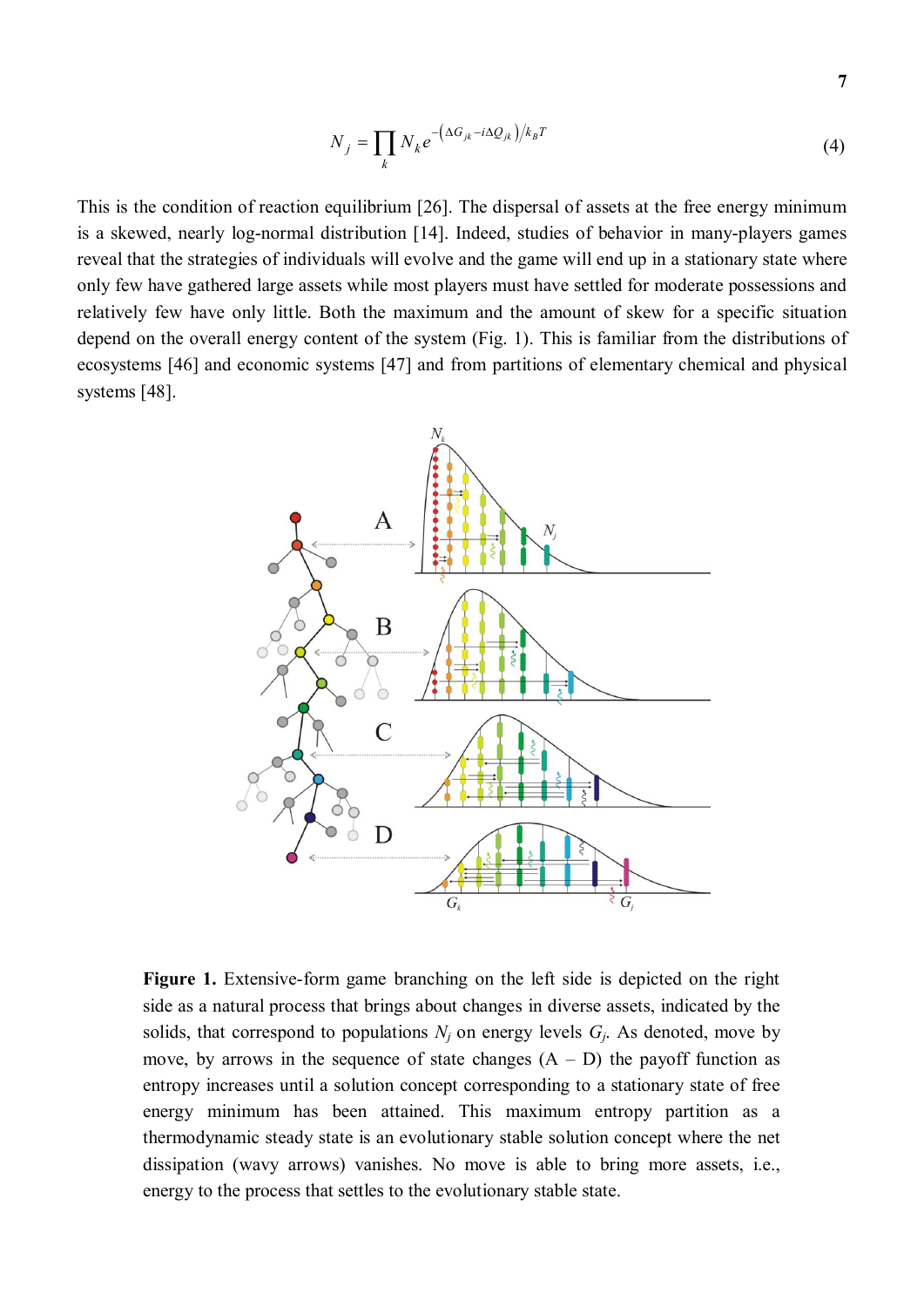The optimal distribution given by Eq. 4 is the result of a natural process just as it is the outcome of an extensive-form game. However, it is worth emphasizing that at the steady state there are no net fluxes to or from the systems just as the players' total assets at a particular solution concept are no longer changing. This parallels the fixed-energy condition of stationary systems. It means that even though the outcomes of repeated games differ, each of them is a feasible solution concept, i.e., the minimax condition [1] just as in a zero-sum game is satisfied for all players. Also, the proof of the folk theorem [2] rests on the invariant nature of an outcome [49].

#### **4. Motives of Behavior**

Is it reasonable, as argued above, to equate incentives of behavior with the imperative to increase entropy? Would not the association of animate actions with the physical principle of decreasing free energy quench all degrees of freedom from behavior? These and other concerns about the use of rate of entropy increase as the universal payoff function deserve to be addressed.

According to the naturalistic tenet, behavior is, just like any other natural process, limited by the free energy because a more generous stance would violate the conservation of energy. In other words, the free energy sums up all resources that an individual or any other agent has in possession or access to with its available mechanisms. Beyond that no one can act. This superior role of free energy is apparent, for example, from actions that a social system is able to take when fostering its subordinate individuals whereas an individual, even a rich one, rarely has enough power to act against society for any significant periods of time. The thermodynamic description of behavior as an energy transduction process leaves all of the available pathways open for conduction, but there is the natural bias for the best path, known also as a geodesic, that will diminish free energy as soon as possible [50]. Staying on an optimal trajectory requires both incessant evaluation of alternative pathways and redirection after each choice. In other words the game is changing as it is played. Thus behavior cannot be reduced to precisely predictable sequence of acts.

The rate of entropy increase in the least time (Eq. 1) as the motive of behavior measures all available sources of free energy  $(A_{ik})$  weighted by rates of their consumption  $(d_iN_i)$ . In this sense entropy, just like utility, considers numerous variables that influence behavior. However, since the payoff function of the rate of entropy increase evaluates everything in terms of energy, it makes all motives of behavior commensurable with each other. In practice, though, it may be difficult to accurately assign an energetic value to every option, but in a statistical sense the behavior itself reveals the current value of a strategy. Nonetheless, it is legitimate to question whether a single number can possibly sum up all, at times even conflicting, motives of behavior and eventually to anticipate behavior. The answer is yes only in the statistical sense. The statistical notion is applicable when any one move will not change the course of game too much. In physical terms, the condition is valid when the consumption of  $A_{jk}$  is small in comparison to the average energy content in the system  $k_B T$ . However, events where  $A_{jk} \approx k_B T$ , may be infrequent, but they do happen. This long-tail trait of a probability distribution is characteristic of natural processes [51]. When  $S = k_B \ln P$  (Eq. 3) is not a sufficient statistic for  $k_B T$ , the state of a game is given best by the probability [12,39]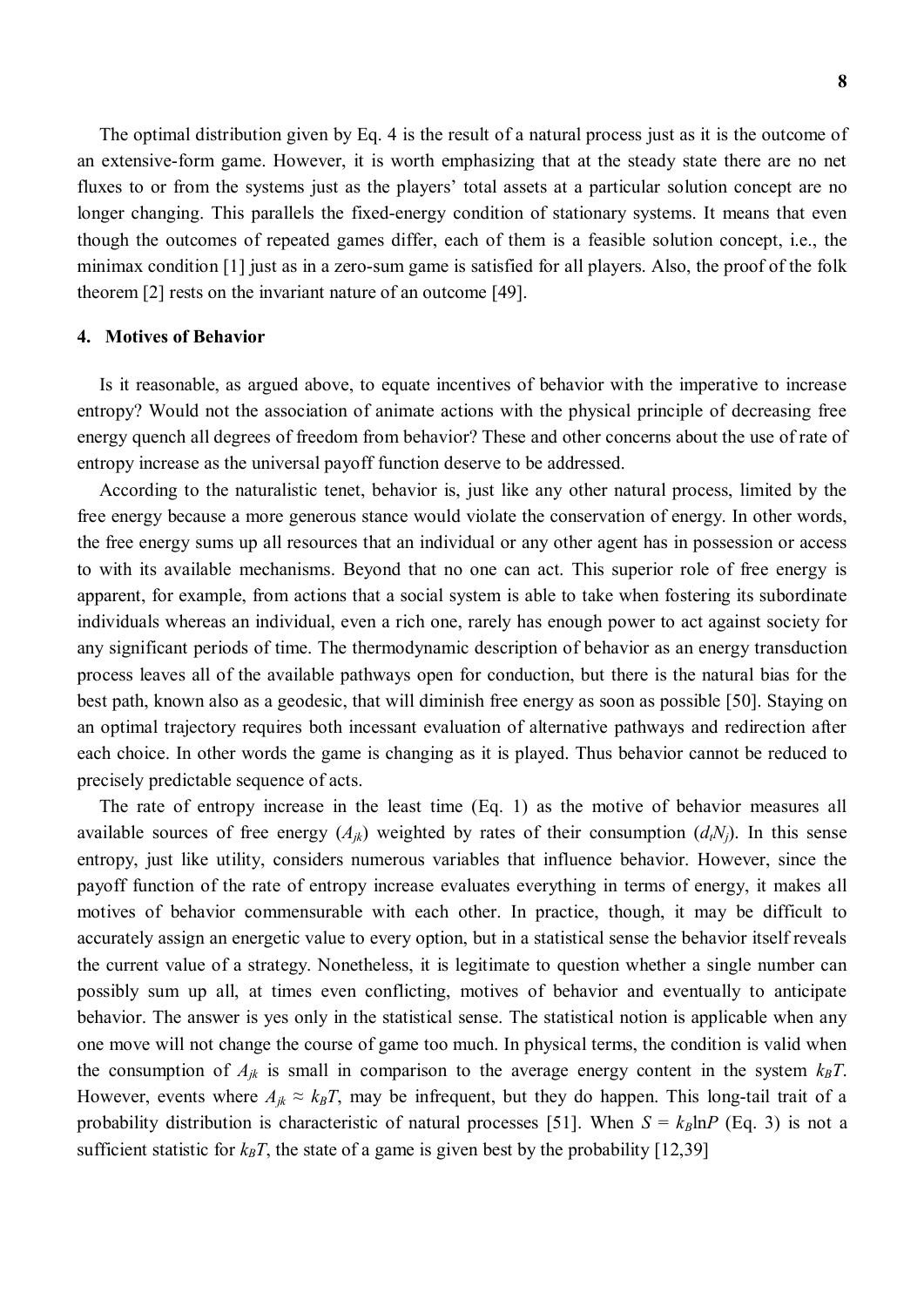$$
P = \prod_{j} P_j = \prod_{j} \left( \prod_{k} N_k e^{-\left(\Delta G_{jk} - i\Delta Q_{jk}\right) / k_B T} \right)^{N_j} / N_j!.
$$
 (5)

The exponential form reveals that any one  $P_j$ , for which  $A_{jk} = \Delta \mu_{jk} - i \Delta Q_{jk} \ge k_B T$ , contributes substantially to *P*. The *jk*-move corresponding to the consumption of  $A_{jk}$  will change  $P_j$  significantly, i.e., beyond the statistical approximation  $ln N_f! \approx N_f ln N_f - N_f$  which is applicable to large, quasistationary populations. In this case the probability of a small system will not evolve smoothly but moves in steps according to  $d_t P = LP$  (Eq. 1). In practice this means that the rate of entropy increase cannot be used to extrapolate a specific scenario. For example, when an individual labeled with *j*  happens to strike a particularly prosperous deal, his status measured by *Pj* will step up abruptly. Nevertheless, the status *P* of the overall course of the game, comprising many players, will remain sufficiently statistical and it will not be affected all that much by a single move but moves smoothly.

The description of a game as a natural process is holistic so that any *jk*-move will, in principle, affect the status of any other player. The physical probability in Eq. 5 defines, by *jk*-indexing, the interdependency among the densities-in-energy. A pair or a set of decisions are referred to as strategic complements when they are constructively reinforcing one another and as strategic substitutes when they are destructive in offsetting one another. The course of a game depends on coherent moves, which in terms of physics, means that the flows of energy interfere with each other when the affine, curved energy landscape is in evolution toward the stationary-state flatness [52,53]. Both sequential and simultaneous moves are accommodated in the formulation (Eq. 1) but since velocities of energy flows are limited, ultimately by the speed of light, only the sequential actions display causality [39] to affect subsequent decisions whereas simultaneous moves are independent, which is a familiar notion in sealed first-price auctions. Moreover, individual behavior via social interactions has been understood as the mechanism that bonds together the affine energy landscape and generates its evolution [54].

The physical probability that is conditioned in energetic terms (Eq. 5) clarifies also why mimicking (imitation) is often a successful strategy. *A priori*, i.e., at an initial state it may not be obvious which particular move will consume free energy in the least time but pioneers will search for paths, e.g., by trial and error. Initially the optimality of a path is less important because just about any strategy will produce entropy. Moreover since no experience, i.e. references, has been accumulated, the optimality cannot be assessed. Therefore a successor, when mimicking the established behavior, will follow, if not the best, at least a reasonable trail formed by the path breakers. Explorations are per definition suboptimal moves. This is consistent with rational ignorance [55] which states that the act of acquiring information on the best possible strategy or path may be too costly compared to expected and uncertain benefits to the player. The thermodynamic theory shows that the mere move to set a path will change the setting for subsequent moves as well [56]. The probabilities of future decisions are affected by past acts, in other words a specific state of a game depends on its history. The conditional interdependence among strategies is also familiar from cemented suboptimal standards. It is tedious to improve a widely adopted standard simply because initial payoff will suffer from the limited scope of applicability of the reform. Conversely, marginal benefits for conformists are easily available, whereas significant gains are in the sight of a rebel. The conventional way of thinking as an established means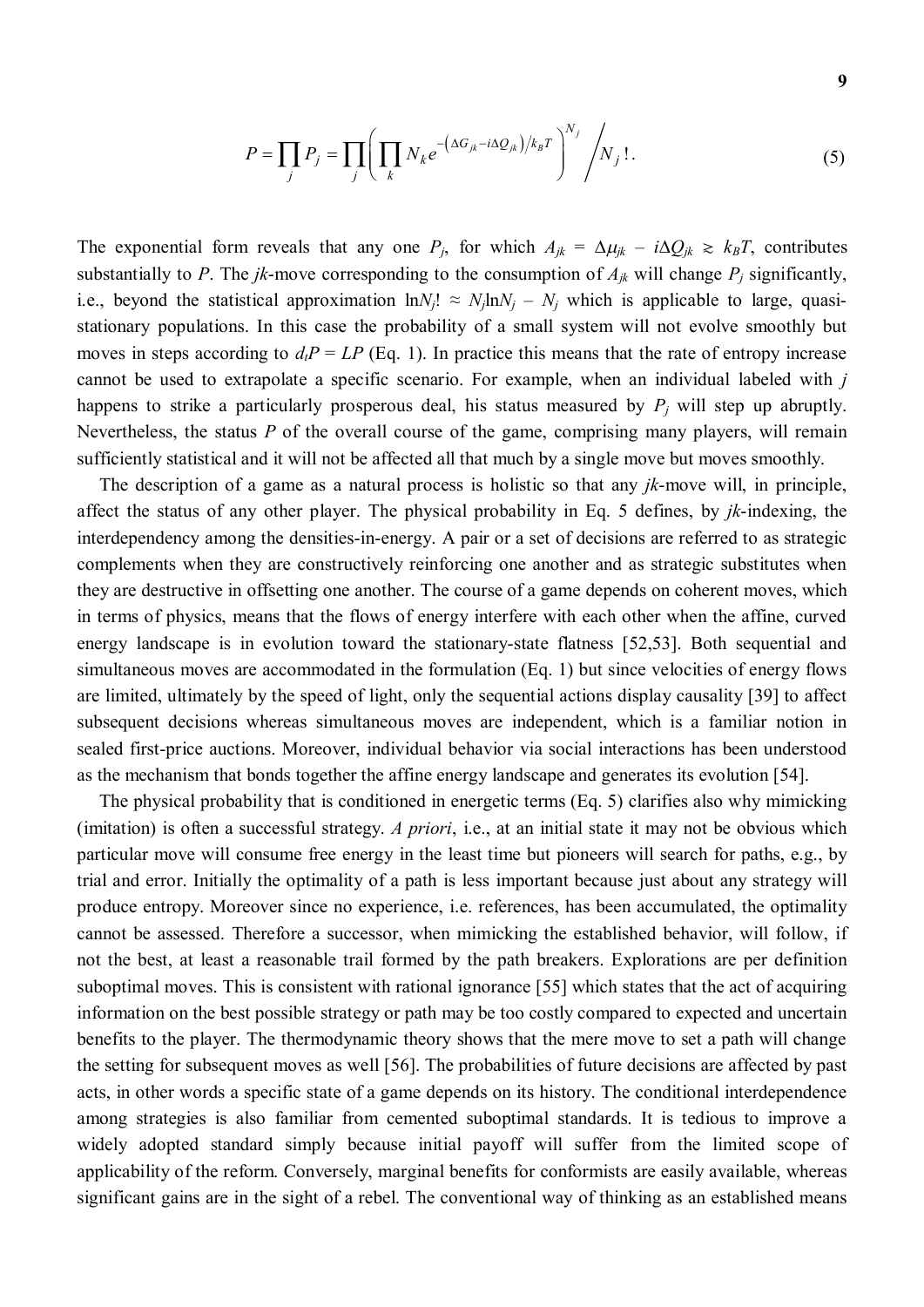of energy dispersal is preferred rather than making much additional effort to explore beyond paradigms. Players are motivated to explore new strategies when they see a possibility for greater payoffs, i.e., a larger perceived gradient in free energy than is consumed by the study itself. New strategies may emerge from intentional manipulation or sporadic fluctuations also known as random variations. For the payoff, i.e. the entropy increase, it does not matter whether the move is intentional or accidental, since only the outcome is valued. The changes may be, for example, mutations in a biological context or reorganizations in the brain in a decision making context. When a game is maturing toward a solution concept, most new strategies are not so successful, but some may still tap into potentials better than competitors and gain ground.

#### **5. Discussion**

Game theory accounts for behavior in remarkably diverse circumstances, yet it is pertinent to ask what behavior actually is. Game theory rationalizes behavior by modeling it as a game that aims at maximizing payoff. However, the nature of a game as a process and its objective has remained obscure. Here games are described as natural processes that increase entropy in the least time. This tenet, while founded on the 2<sup>nd</sup> law of thermodynamics as the universal principle, may at first appear superficial and deficient as if it was neglecting important factors such as the role and asymmetric distribution of information among players. However, the naturalistic view is holistic in relating everything to everything in terms of energy. As the flow of energy is the sole means of conveying information, this means that a piece of information is also an asset. This stance is valid because any form of information is bound to its physical representation [57,58,59], which, in turn, is subject to the laws of thermodynamics. Furthermore, the accumulation of information, e.g., a learning process itself, can be understood as a natural process of formation and changing of paths (geodesics) for flows of energy that represent information. Therefore, the value of information gained by behaving in a certain way, i.e., by playing a certain strategy which acquires information for the future accumulation of assets has to be accounted for. Therefore a change in strategy is a natural consequence of accumulating assets because the acquired assets open new opportunities for the reduction of free energy. The acquisition of information about other players' types, e.g., to account for a Bayesian game [60], is contained in the physical formulation of games as natural processes. This physical correspondence is also reflected in the purification theorem. It states that mixed strategy equilibria can be obtained as the limit of pure strategy equilibria from a perturbed game of incomplete information. Physically speaking, a mixed state can be constructed as the limit of pure states that are perturbed by energy in mutual interactions. Information is energy in interactions, when defined in thermodynamic [58] rather than mathematical [61] terms.

The intimate interdependency between behavior and its motives, that are, physically speaking, flows of energy and free energy, is apparent when acquired knowledge is used to anticipate moves by others. The extensive-form game where knowledge is accumulated is directed toward a self-confirming equilibrium [62] just as a natural process spontaneously progresses toward a stable state. An extensive series of repeated games will eventually reveal, in mutual transactions, all characteristics of all players. Thus all conceivable paths of actions are open to maximize the total payoff. This revelation shifts the steady state from the Bayes-Nash equilibrium to the ultimate optimum [63,64]. This tedious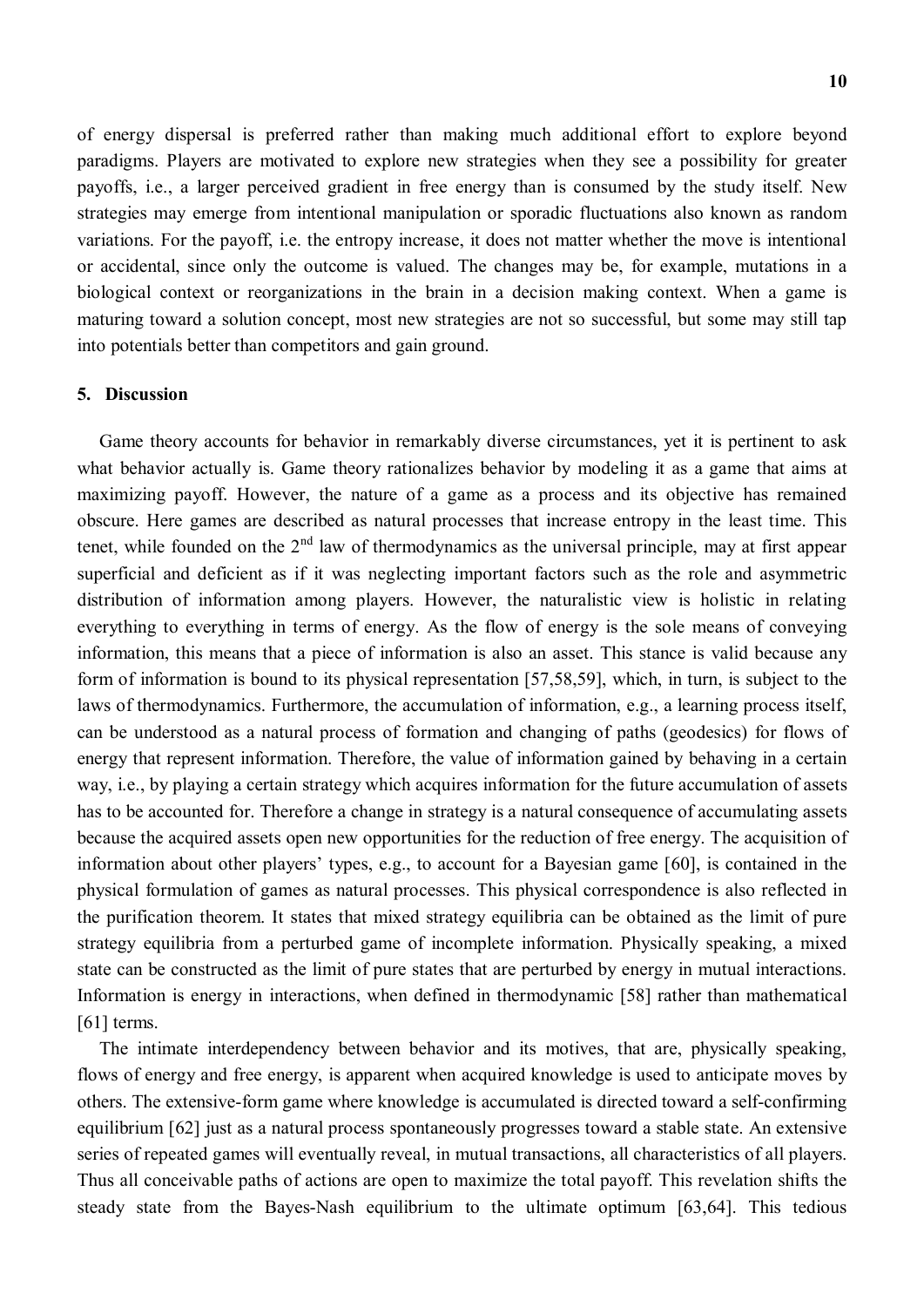optimization procedure relates to computational complexity [65]. There is no algorithm that would solve this non-deterministic polynomial time problem [66]. At the Lyapunov-stable state there are no unexposed assets and no strategies that could possibly shift the equilibrium any further.

The extensive-form game models the fact that behavior depends on surrounding conditions. A change in the surroundings relates to changes in the values of a payoff matrix, and more efficient strategies to which higher payoffs are available may emerge. Any such change will bring instability to the game. The approach of the new equilibrium may even be chaotic because any early move will affect the set of moves available in the future. Moreover, when a particularly effective strategy is found and executed, it may consume assets more rapidly than they are replenished. Consequently, after a period of overexploitation, the system must retract and abandon the once so lucrative, but unsustainable strategy. For this reason animal populations oscillate and economic cycles follow one another.

The connection between the entropy maximum and game theoretical equilibrium is, as such, not a novel proposition [67]. However, here the rate of entropy increase is provided in a mathematical form that is equivalent to the rate of free energy decrease. This is essential. Since everything can be valued in terms of energy, the rate of entropy increase qualifies as the universal payoff function. Moreover, statistical physics of open systems links the principle of increasing entropy to the principle of least action which guides processes along the optimal paths that bring the system to the stationary state in the least time. Admittedly, just like free energy, entropy in a complicated system is a function of many variables that are indexed by *j* and *k*. In this way entropy as the additive figure of merit is of course very much in line with observations that human and other animate behavior is difficult, if not impossible, to account solely on the basis of a single motive. While justified by the profound principle it may be tedious to expand the entropy function in every detail to model practical situations. Rather it would seem sensible to model only the terms that are anticipated to be significant in decisions that are confronted in specified circumstances. However, thermodynamics clarifies that no precise predictions are available even from very detailed formulation because the moves themselves will change the conditions and prompt different moves. Moreover, the physical portrayal of games as natural processes by the rate of entropy increase as the payoff function gives justification for mixed and varying strategies over pure and fixed strategies. Diversity in behavior, like biodiversity, allows the entire system to consume free energy more and faster than would be possible via individual and invariant strategies.

Entropy as the payoff function also clarifies the subjective nature of decision making when choosing a strategy because payoff is a function of the possessions and moves that are available for a specific player. Moreover, in hopes of making a rational choice the player, who is equipped with appropriate knowledge, may discount a future payoff when making present-day decisions. Thus there is no universal rational choice, which is why some actions may seem irrational to an outside observer. In this sense the thermodynamic theory addresses some of the critical concerns about rational choice [68]. Furthermore, physical formalism does not allow for observations without interactions. Therefore an observer will inevitably affect, i.e., integrate himself in, the course of a game. Common values are approached via integration where superior free energy possessions and effective consumption strategies acquired by energy-intense players tend to impose on others what is deemed as rational, when in fact much of this "rationality" is in fact mimicry and submission to authority.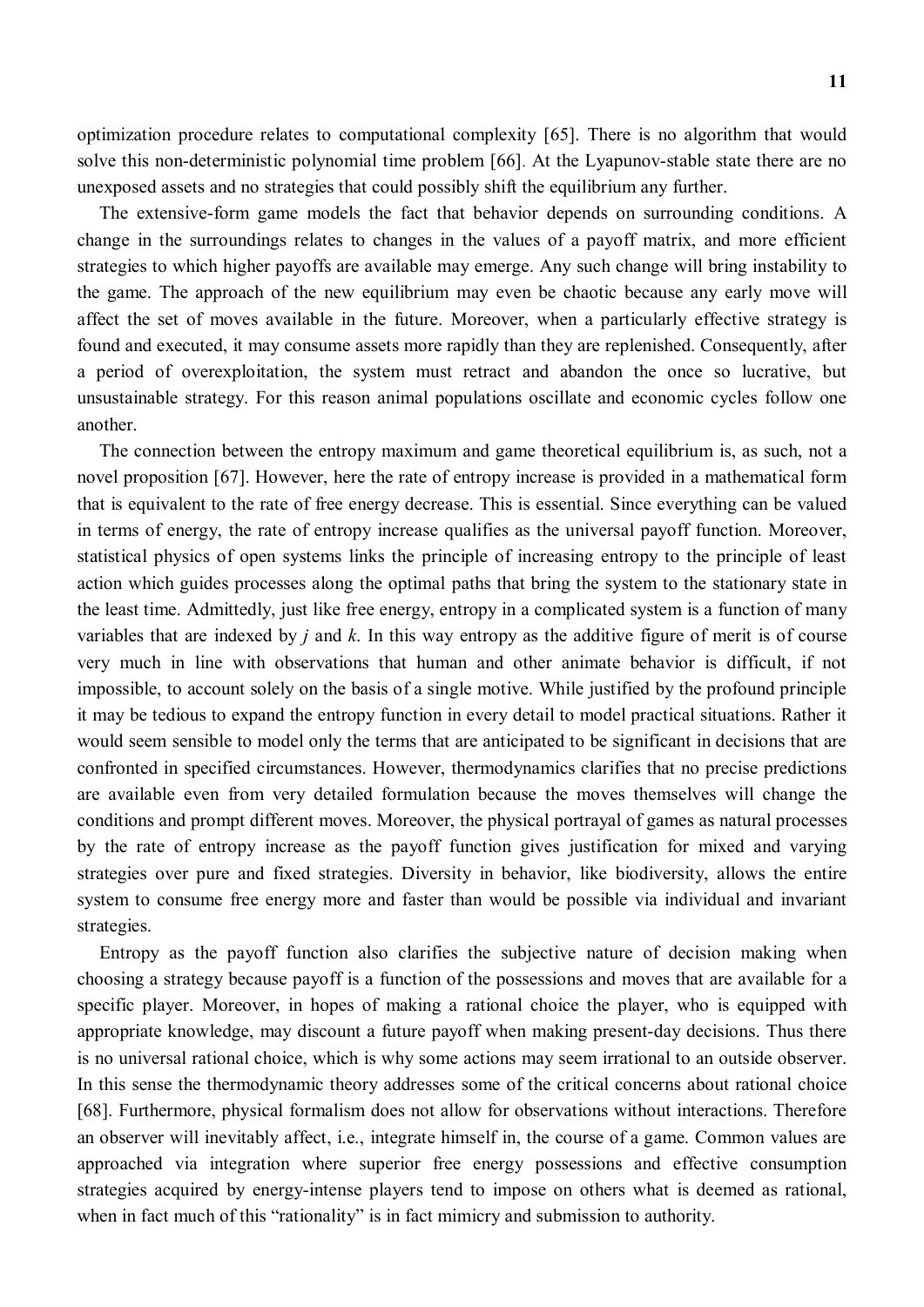The physical portrayal of games as natural processes illuminates not only competition over assets but also cooperation among individuals. A coalition is regarded as a strategy, just as any other mechanism to increase entropy. The group possesses more means and more assets to access higher status in entropy than any one individual could master independently. The consensus in decision making is motivated only if it provides the means for each individual to attain a higher entropic status than would be available by independent moves. It is not unusual that, when circumstances change, coalitions will expire or reorganize to adapt to the new circumstances. This understanding adds to the ongoing debate concerning the emergence of cooperation, to which several solutions have been proposed [69,70]. Parameterization of models with a physical quantity may help to distinguish the type of game, for example snowdrift or prisoner's dilemma, to represent a situation.

Finally, the tragedy of the commons [71] that has also been analyzed by game theory [72] deserves clarification. The detrimental scenario that is driven by short-sighted individual incentives continues when resources and means of social bonding are insufficient. This alerting sequence of moves toward ruination is understood by the thermodynamic theory as probable. According to the natural law, when energy in the surrounding supplies falls, due to exploitation by individuals, below that contained in the social system, the flow of energy is redirected according to the  $2<sup>nd</sup>$  law away from the society to the surroundings. Consequently, the social system keeps draining its cohesion just when it would desperately need more energy to re-establish vital mechanisms such as social bonding to enforce cooperation that would be necessary for society to behave in a sustainable manner.

## **Acknowledgements**

We thank Niall Douglas, Vesa Kanniainen and Leena Kekäläinen for inspiring comments and valuable corrections.

#### **References**

<sup>1.</sup> von Neumann, J.; Morgenstern, O. Theory of Games and Economic Behavior. Princeton University Press: NJ, 1944.

<sup>2.</sup> Fudenberg, D.; Tirole, J. Game Theory. The MIT Press: Massachusetts, 1991.

<sup>3.</sup> Maynard Smith, J. Evolution and the Theory of Games. Cambridge University Press: Cambridge, UK, 1982.

<sup>4.</sup> Colman, A.M. Game Theory and its Applications in the Social and Biological Sciences. Butterworth-Heinemann: Oxford, UK, 1995.

<sup>5.</sup> Colman, A.M. Cooperation, psychological game theory, and limitations of rationality in social interaction. Behavioral and Brain Sciences 2003, 26, 139–198.

<sup>6.</sup> Srivastava, V.; Neel, J.; Mackenzie, A.B.; Menon, R.; Dasilva, L.A.; Hicks, J.E.; Reed, J.H.; Gilles, R.P. Using game theory to analyze wireless ad hoc networks. Communications Surveys and Tutorials, IEEE 2005, 7, 46–56.

<sup>7.</sup> Nisan, N.; Roughgarden, T.; Tardos, E.; Vazirani, V. (Eds.) Algorithmic Game Theory. Cambridge University Press: Cambridge, UK 2007.

<sup>8.</sup> Schuster, S.; Kreft, J.; Scrhoeter, A.; Pfeiffer, T. Use of game-theoretical methods in biochemistry and biophysics, J. Biol. Phys. 2008, 34, 1–17.

<sup>9.</sup> Gigerenzer, G.; Selten, R. Bounded Rationality: The Adaptive Toolbox. MIT Press: Cambridge, Mass, 2002.

<sup>10.</sup> Grafen, A. The formal Darwinism project: a mid-term report. J. Evol. Biol. 2007, 20, 1243–1254

<sup>11.</sup> Maynard Smith J.; Price G.R. The logic of animal conflict. Nature 1973, 246, 15–18.

<sup>12.</sup> Sharma, V.; Annila, A. Natural process – Natural selection. Biophys. Chem. 2007, 127, 123–128. (doi:10.1016/j.bpc.2007.01.005)

<sup>13.</sup> Jaakkola, S.; Sharma, V.; Annila, A. Cause of chirality consensus. Curr. Chem. Biol. 2008, 2, 53–58.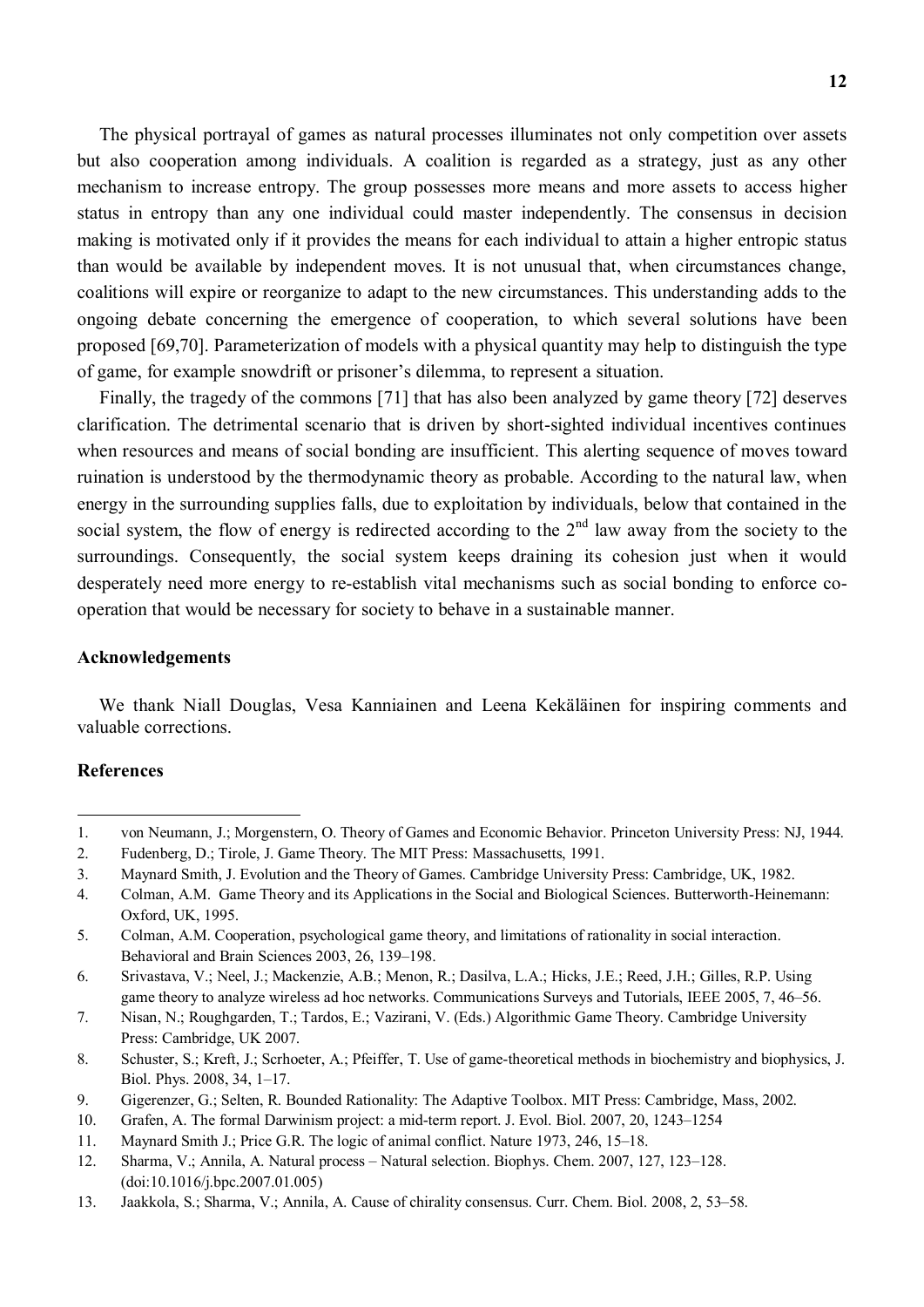(doi:10.2174/187231308784220536) (arXiv:0906.0254)

- 14. Grönholm, T.; Annila, A. Natural distribution. Math. Biosci. 2007, 210, 659–667. (doi:10.1016/j.mbs.2007.07.004)
- 15. Würtz, P.; Annila, A. Roots of diversity relations. J. Biophys. 2008, (doi:10.1155/2008/654672) (arXiv:0906.0251)
- 16. Annila, A.; Annila, E. Why did life emerge? Int. J. Astrobiol. 2008, 7, 293–300. (doi:10.1017/S1473550408004308)
- 17. Karnani, M.; Annila, A. Gaia again. Biosystems 2009, 95, 82–87. (doi: 10.1016/j.biosystems.2008.07.003)
- 18. Sharma, V.; Kaila, V.R.I.; Annila, A. Protein folding as an evolutionary process. Physica A 2009, 388, 851–862. (doi:10.1016/j.physa.2008.12.004)
- 19. Würtz, P.; Annila, A. Ecological succession as an energy dispersal process. Biosystems 2010, 100, 70–78.
- 20. Annila, A.; Salthe, S. Physical foundations of evolutionary theory. J. Non-equilb. thermodyn. 2010, 35, 301–321.
- 21. Annila, A.; Salthe, S. Economies evolve by energy dispersal. Entropy 2009, 11, 606–633.
- 22. Annila, A.; Salthe, S. Cultural naturalism. Entropy 2010, 12, 1325–1343.
- 23. Gibbs, J.W. The Scientific Papers of J. Willard Gibbs. Ox Bow Press: Connecticut, 1993–1994.
- 24. Samuelson, P. Foundations of Economic Analysis. Harvard University Press: Cambridge, MA, 1947.
- 25. Nash, J.F. Non-cooperative games. Ph.D. Dissertation. Princeton University: NJ, 1950.
- 26. Atkins, P.W.; de Paula, J. Physical Chemistry. 8th ed. Oxford University Press: New York, NY, 2006.
- 27. Bak, P.; Tang, C.; Wiesenfeld, K. Self-organized criticality: an explanation of 1/f noise. Phys. Rev. Letters 1987, 59, 381–384.
- 28. May, R. M. Simple mathematical models with very complicated dynamics. Nature 1976, 261, 459–467.
- 29. Hofbauer, J. Evolutionary dynamics for bimatrix games: A Hamiltonian system? J. Math. Biol. 1996, 34, 675–688.
- 30. Weibull, J.W. Evolutionary Game Theory. MIT Press: Cambridge, MA, 1995.
- 31. Bayes, T. A letter to John Canton. Phil. Trans. R. Soc. 1763, 53, 269–271.
- 32. Jaynes, E.T. Probability Theory: The Logic of Science. Cambridge University Press: Cambridge, UK, 2003.
- 33. von Neumann, J. Zur Theorie der Gesellshaftsphiele. Math. Ann. 1928, 100, 295–320.
- 34. Cameron, L.A. Raising the stakes in the ultimatum game: experimental evidence from Indonesia. Economic Inquiry 1999, 37, 47–59.
- 35. Martyushev, L.M.; Seleznev, V.D. Maximum entropy production principle in physics, chemistry and biology. Physics Reports 2006, 426, 1–45.
- 36. Salthe, S.N. Summary of the principles of hierarchy theory. General Systems Bulletin 2002, 31, 13–17.
- 37. Annila, A.; Kuismanen, E. Natural hierarchy emerges from energy dispersal. BioSystems 2009, 95, 227–233. doi:10.1016/j.biosystems.2008.10.008
- 38. Broom, M.; Cannings, C.; Vickers, G.T. Multi-player matrix games. Bull. Math. Biol. 1997, 59, 931–952.
- 39. Tuisku, P.; Pernu, T.K.; Annila, A. In the light of time. Proc. R. Soc. A. 2009, 465, 1173–1198. doi:10.1098/rspa.2008.0494
- 40. Lorberbaum, J. No strategy is evolutionarily stable in the repeated prisoner's dilemma. J. Theor. Biol. 1994, 168, 117–130.
- 41. Salvetti, F.; Patelli, P.; Nicolo, S. Chaotic time series prediction for the game, Rock-Paper-Scissors. Appl. Soft Comput. 2007, 7, 1188–1196. http://dx.doi.org/10.1016/j.asoc.2006.01.006
- 42. Waage, P.; Guldberg, C.M. Studies concerning affinity. Forhandlinger I, 35 Videnskabs-Selskabet: Christiania, 1864.
- 43. Parthasarathy, T., Stern, M. Markov Games: a Survey, Differential Games and Control Theory II p. 1–46, Edited by E.O. Roxin et al, Marcel Dekker: New York, NY, 1977.
- 44. Kondepudi, D.; Prigogine, I. Modern Thermodynamics. Wiley: New York, NY, 1998.
- 45. Strogatz, S.H. Nonlinear Dynamics and Chaos with Application to Physics, Biology, Chemistry and Engineering. Westwiev: Cambridge, MA, 2000.
- 46. Rosenzweig, M.L. Species Diversity in Space and Time. Cambridge University Press: Cambridge, 1995.
- 47. Pareto V. Manuale di economia politica. CEDAM: Padova, 1974; Manual of political economy. Translation by Page, A.N.; A.M. Kelley; New York, NY, 1971.
- 48. Newman, M.E.J. Power laws, Pareto distributions and Zipf's law. Contemporary Physics 2005, 46, 323–351.
- 49. Rubinstein, A. Equilibrium in Supergames with the Overtaking Criterion. J. Econ. Theory 1979, 21, 1–9. doi:10.1016/0022-0531(79)90002-4
- 50. Kaila, V.R.I.; Annila, A. Natural selection for least action. Proc. R. Soc. A. 2008, 464, 3055–3070. doi:10.1098/rspa.2008.0178
- 51. Anderson, C. The long tail. Wired 2004, Oct.